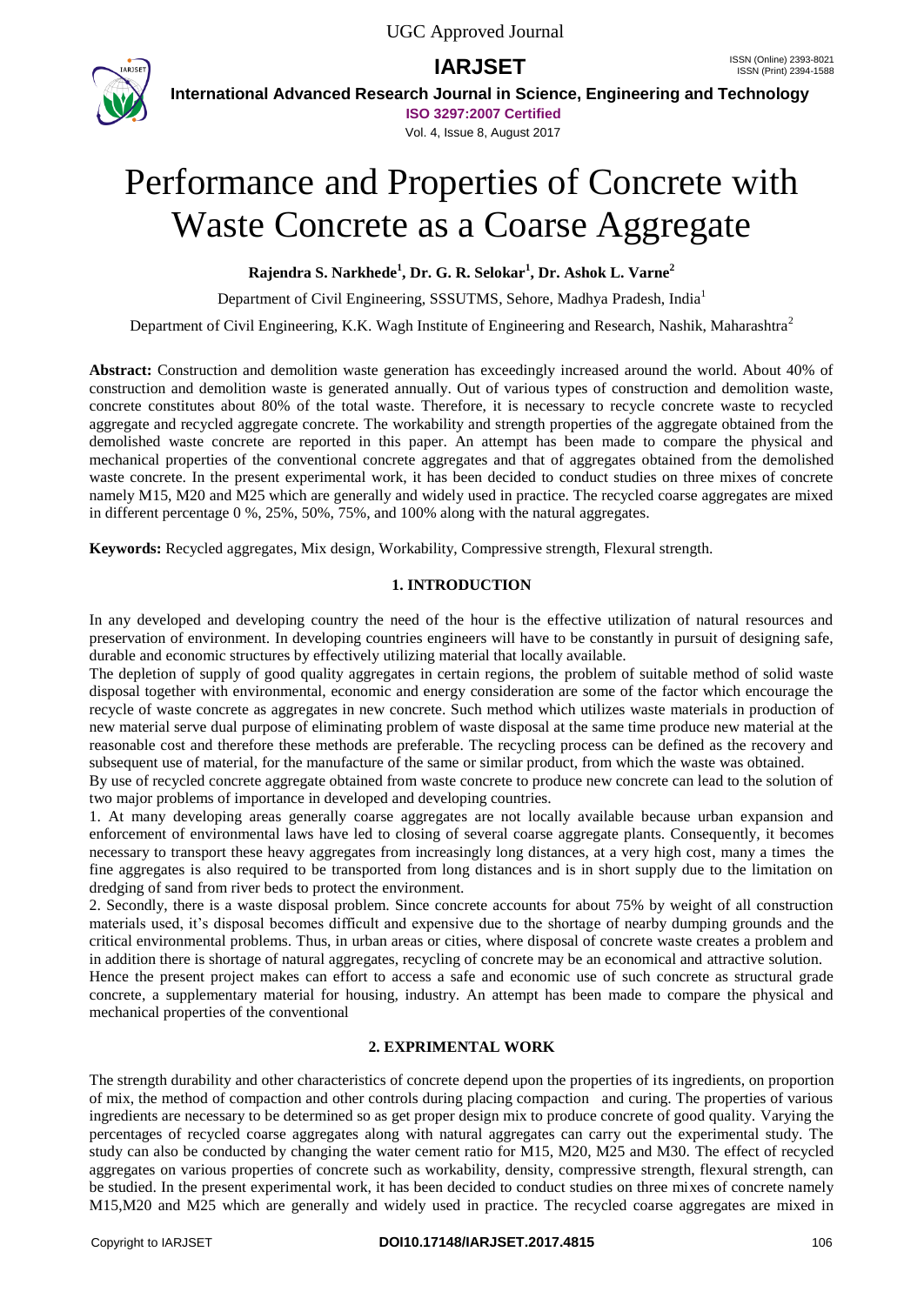

# **International Advanced Research Journal in Science, Engineering and Technology**

**ISO 3297:2007 Certified**

Vol. 4, Issue 8, August 2017

various percentages such as 0%, 25%, 50%, 75%, and 100% along with the natural aggregates and 5 types of sample prepared for each type of mix as shown in table no 1.

| Sr. No. |          | Name of mix.      | Coarse aggregate $(\% )$ |        |        |
|---------|----------|-------------------|--------------------------|--------|--------|
|         | For M 15 | For M 20 For M 25 |                          | N.C.A. | R.C.A. |
|         |          |                   |                          | 100    |        |
|         |          |                   |                          |        |        |
|         |          |                   |                          | 50     |        |
|         |          |                   |                          | 25     |        |
|         |          |                   |                          |        |        |

|--|

The effect on the properties of concrete for each type of mix is studied by using recycled aggregates in various percentages along the natural aggregates. The properties of concrete which are studied are workability, compressive strength, flexural strength and density. The present experimental work is consisting of the following main phases-

1. Production of recycled coarse aggregates.

2. Testing of ingredient of concrete such as cement, natural and recycled aggregates

3. Design of M15 M20 and M25 grade of concrete mixes for corresponding target strength based on Indian standard guidelines for mix design

4. Testing of fresh and hardened concrete samples

5. Study of various properties of concrete and the effect of recycled aggregates on the properties of concrete and the effect of recycled aggregates on the properties of concrete.

The specimen sizes used for compression and flexure test are in accordance with IS516-1959 and are as follows

a) For compression test – cube of size 150mmx150mm x150mm

b) For flexure test – Beam of size  $150$ mmx $150$ mm x mm

A. Tests on concrete ingredients.

Hence various tests have been conducted on cement and aggregates according to Indian standard code of practice. The results of various tests are reported.

| Sr. | <b>Properties of</b>  | <b>Type of Aggregate Used</b>   |                                  |  |  |  |
|-----|-----------------------|---------------------------------|----------------------------------|--|--|--|
| No. | Aggregate.            | <b>Natural coarse Aggregate</b> | <b>Recycled coarse Aggregate</b> |  |  |  |
| 1.  | Specific gravity      | 2.62                            | 2.34                             |  |  |  |
| 2.  | Water absorption      | 1.90 %                          | 7.40 %                           |  |  |  |
| 3.  | Free surface moisture | Nil                             | 0.5                              |  |  |  |
| 4.  | Particle shape        | Angular                         | Angular                          |  |  |  |
| 5.  | Maximum size          | $30 \text{ mm}$                 | $30 \text{ mm}$                  |  |  |  |
| 6.  | Fineness modules      | 8.49                            | 7.52                             |  |  |  |
| 7.  | Impact value          | 13.36                           | 33.15                            |  |  |  |
| 8.  | Crushing value        | 14.4 %                          | 31.15 %                          |  |  |  |



Figure no. 1: fineness modulus for sand for the confirmation of zone of sand

#### **Mix Design**

For the present experimental work, the Indian Standard method recommended by IS10262-1982 "Recommended Guidelines for concrete Mix Design", has been followed to arrive at the required proportions of cement, fine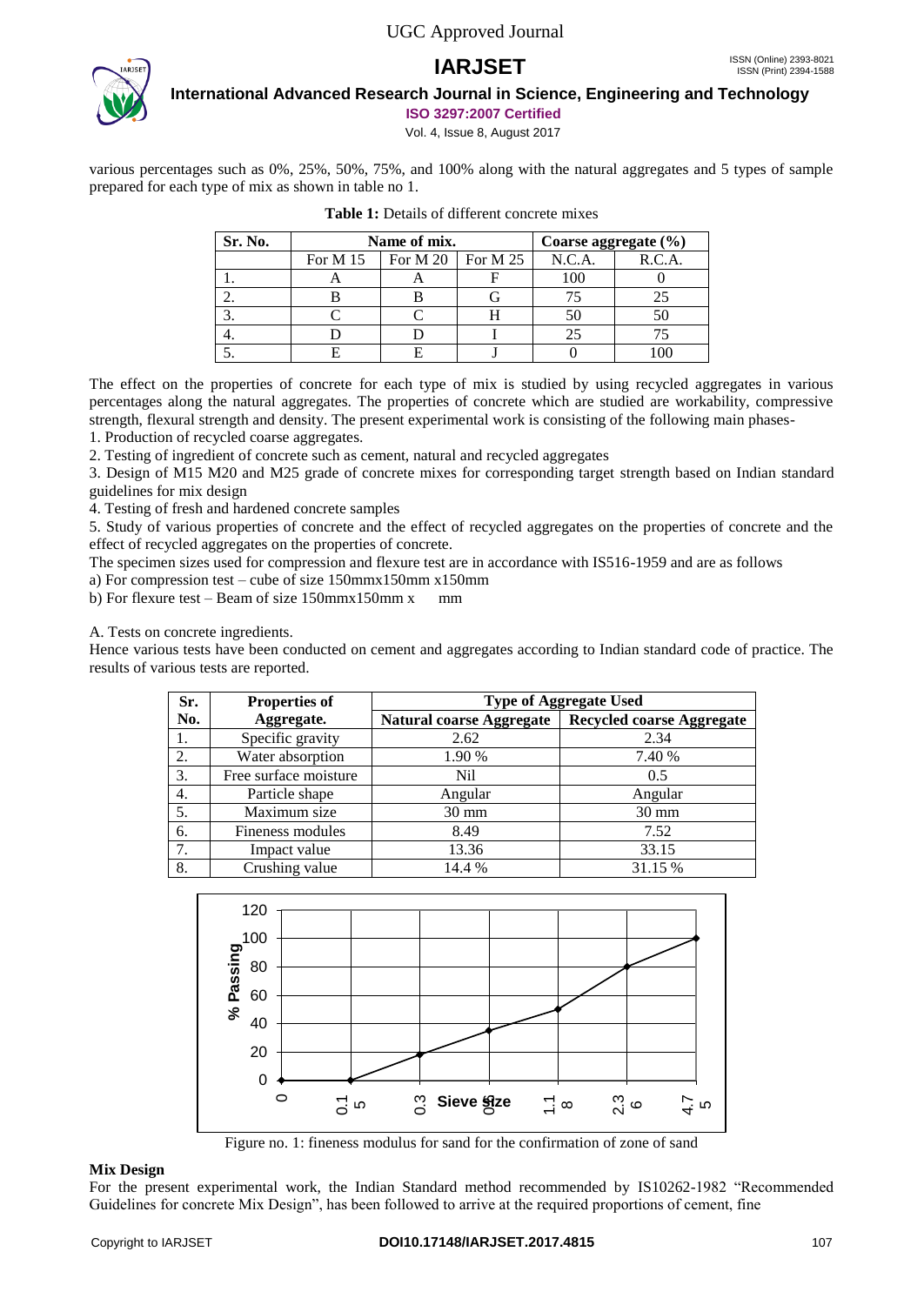

**International Advanced Research Journal in Science, Engineering and Technology**

**ISO 3297:2007 Certified**

Vol. 4, Issue 8, August 2017

aggregates, coarse aggregates and quantity of water

| Sr. no. |            | % Of coarse Aggregate | Mix proportion for |  |
|---------|------------|-----------------------|--------------------|--|
|         | <b>NCA</b> | <b>RCA</b>            | M 15               |  |
|         | 100        |                       | 0.58:1:2.01:3.935  |  |
|         | 75         | 25                    | 0.58:1:2.01:3.83   |  |
| a)      | 50         | 50                    | 0.58:1:2.01:3.72   |  |
|         | 25         | 75                    | 0.58:1:2.01:3.62   |  |
| r       |            | 100                   | 0.58:1:2.01:3.51   |  |

Table no 3 Design mix proportion for m 15

|                |            | % Of coarse Aggregate | Mix proportion for |  |
|----------------|------------|-----------------------|--------------------|--|
| Sr. no.        | <b>NCA</b> | <b>RCA</b>            | M 20               |  |
| a <sub>l</sub> | 100        |                       | 0.5:1:1.61:3.4     |  |
| b              | 75         | 25                    | 0.5:1:1.61:3.31    |  |
| e)             | 50         | 50                    | 0.5:1:1.61:3.22    |  |
|                | 25         | 75                    | 0.5:1:1.61:3.13    |  |
|                |            | 100                   | 0.5:1:1.61:3.01    |  |

Table no 4 design mix proportion for m 20

| Sr. no. |            | % Of coarse Aggregate | Mix proportion for |  |
|---------|------------|-----------------------|--------------------|--|
|         | <b>NCA</b> | <b>RCA</b>            | M 25               |  |
| a)      | 100        |                       | 0.45:1:1.37:3.02   |  |
|         | 75         | 25                    | 0.45:1:1.37:2.96   |  |
| G)      | 50         | 50                    | 0.45:1:1.37:2.88   |  |
|         | 25         | 75                    | 0.45:1:1.37:2.80   |  |
|         |            | 100                   | 0.45:1:1.37:2.72   |  |

#### **3. RESULTS AND DISCUSSION**

#### **A .Workability of Concrete**

The workability of concrete is measured by conducting the standard slump cone test on each type of mix of fresh concrete. The results of the slump test are presented in table no 7 and are also shown graphically in figure no2, for M15, M20 and M25 grades of concrete respectively. The purpose of the workability test is to determine the workability of the fresh concrete. The main purpose of this test really to check the uniformity of the concrete in the field by performing regular tests on concrete

The decrease in slump value with increase in percentage of recycled aggregates is due to following reasons-

**a)** The mortar and soft cement paste attached to the recycled aggregate.

**b)** More irregular and angular shape of recycled aggregates.

**c)** Coarser and rough surface texture of recycled aggregates

**d)** Due to high water absorption of recycled aggregates, the workability of concrete made with recycled aggregates decreases faster with time because dry recycled aggregate continues to absorb water after mixing is completed, which ultimately reduces slump value to some extent.

|         | Percentage of |            | Slump in mm    |                |                |  |
|---------|---------------|------------|----------------|----------------|----------------|--|
| Sr. no. | <b>NCA</b>    | <b>RCA</b> | For M 15 grade | For M 20 grade | For M 25 grade |  |
| ı.      | 100           |            | 100            |                | ሃዕ             |  |
| 2.      | 75            |            | 82             | 80             | 88             |  |
| 3.      | 50            | 50         |                | ნა             | 66             |  |
| 4.      | 25            |            |                | 48             | 50             |  |
|         |               | 00         |                |                |                |  |

| Table no 6 work ability of concrete (Slump test) |  |  |  |  |  |  |
|--------------------------------------------------|--|--|--|--|--|--|
|--------------------------------------------------|--|--|--|--|--|--|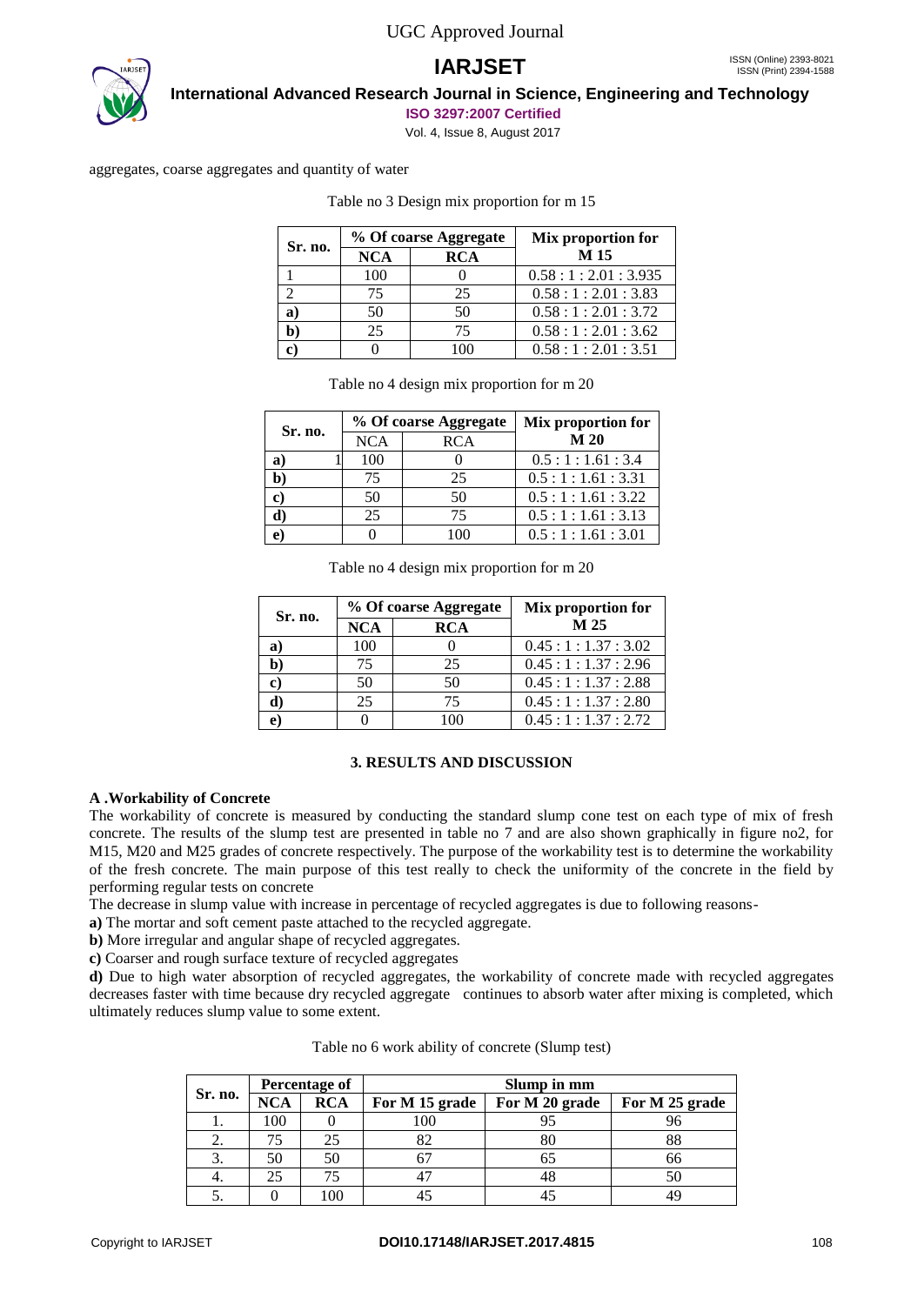

# **International Advanced Research Journal in Science, Engineering and Technology**

**ISO 3297:2007 Certified**





Fig. 2: workability of concrete (slump test)

### **B. Compressive strength of concrete**

Compressive strength of concrete is determined by conducting the compression test on standard size cube of concrete for each type of mix. The average compressive strength of three cube specimens, tested in compression, is taken as the compressive strength for each type of mix

The result of compressive strength test at the age of 28 days are tabulated in table no 8. the compression test on concrete are also represented in graphically

It has been observed from the results of compressive strength test that as the percentage of recycled aggregates increases, the compressive strength decreases. From the results of compression test, it has been observed that:

1) When only natural coarse aggregates are replace by recycled coarse aggregates, the percentage decrease in compressive strength increases as the percentage of recycled coarse aggregates increases.

2) From the fig, it can be seen that the nature of graph for M15, M20 and M25 grade of concrete is nearly same. Therefore, the percentage reduction in compressive strength, due to addition of recycled aggregate, is not much affected by grade of concrete

3) It is also observed that up to 75% of recycled coarse aggregates in concrete the percentage decrease in compressive strength is gradual. Where as there is rapid decrease in compressive strength beyond 75% recycled coarse aggregates.

| Sr. no. | Percentage of coarse Aggregate |            | Compressive strength in N / mm <sup>2</sup> |                 |          |
|---------|--------------------------------|------------|---------------------------------------------|-----------------|----------|
|         | <b>NCA</b>                     | <b>RCA</b> | <b>For M 15</b>                             | <b>For M 20</b> | For M 25 |
|         | 100                            |            | 22.468                                      | 29.176          | 30.08    |
| 2.      |                                | 25         | 20.73                                       | 26.71           | 28.85    |
| 3.      | 50                             | 50         | 18.66                                       | 25.835          | 26.90    |
| 4.      |                                | 75         | 17.36                                       | 24.53           | 27.89    |
|         |                                | 100        | 16.68                                       | 23.10           | 25.89    |

Table 7: Compressive strength at 28 days for M15, M20 & M25 Concrete Grades



Fig. 3 compressive strength of concrete for grades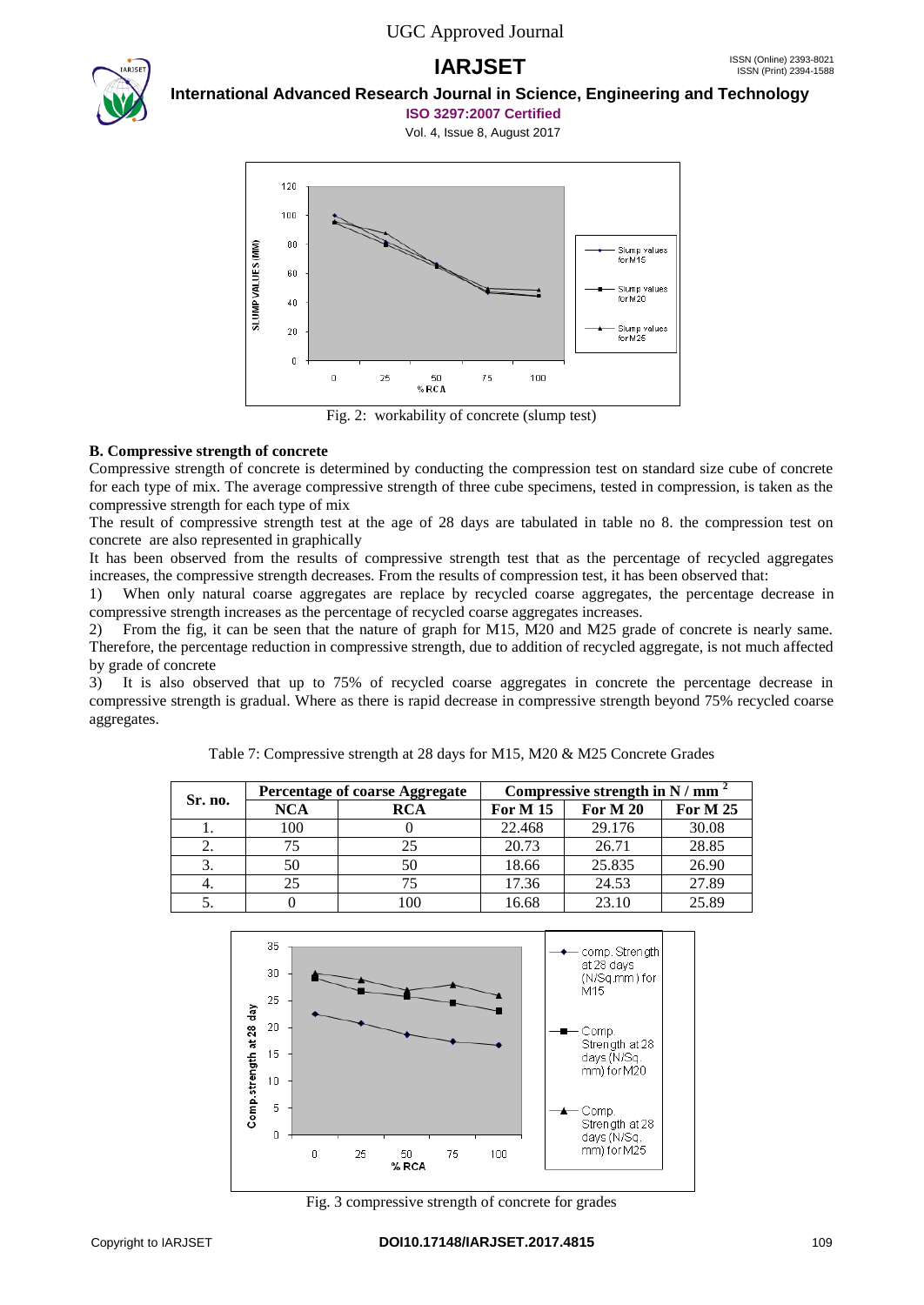



**International Advanced Research Journal in Science, Engineering and Technology**

**ISO 3297:2007 Certified**

Vol. 4, Issue 8, August 2017

# **C. Flexural strength of concrete**

For calculating the flexural strength of concrete, the maximum load applied to the beam specimen for each type of mix has been noted. The flexural strength is then calculated from the following equation-  $F = (p * 1) / (b * d^2)$ 

Where,

 $F =$  flexural strength of concrete in N/mm<sup>2</sup>

- p =Maximum load applied to the specimen
	- in N
- l= Span of the specimen in mm
- b= Measured width of the specimen in mm
- d =Measured depth of the specimen

The average strength of three beam specimens has been taken as the flexural strength for each type of mix. The results of flexural test have been shown in table. The percentage decrease in flexural strength of recycled aggregates concrete with respect to flexural strength of conventional concrete is also calculated. The results of flexural test have also been represented graphically in figure for M15, M20 and M25 grades of concrete respectively.

It is observed from the results of flexural strength test that as the percentage of recycled aggregates increases, the flexural strength decreases. From the results of test, the following points are observed.

1. When only natural coarse aggregates are replace coarse aggregates, the reduction in flexural strength is linear. About 4% to 5% decrease in flexural strength is observed for every 25% replacement of natural coarse aggregates by recycled coarse aggregates.

2. From the figure. It can be seen that the nature of graph for m15, m20 and m25 grades of concrete is nearly same. Therefore, the percentage reduction in flexural strength, due to addition of recycled aggregate, is not much affected by grade of concrete.

TABLE NO. 8 Flexural Strength For M 15, M20 & M25 Grade Of Concrete.

| Sr. no. | <b>Percentage of Aggregate</b> |            | Modules of rupture N / mm |      |      |
|---------|--------------------------------|------------|---------------------------|------|------|
|         | <b>NCA</b>                     | <b>RCA</b> | M 15                      | M 20 | M 25 |
|         | 100                            |            | 3.75                      | 4.51 | 4.90 |
|         |                                | 25         | 3.63                      | 4.35 | 4.86 |
|         | 50                             | 50         | 3.51                      | 4.13 | 4.56 |
|         | 25                             | 75         | 3.30                      | 3.85 | 4.34 |
|         |                                |            | 2.96                      | 3.51 |      |



Fig.4 Flexural Strength of Concrete For Grades

#### **4. CONCLUSIONS**

Based on the various test results of present experimental study, the following conclusions are drawn.

**1.** The specific gravity of recycled Coarse Aggregate is lower than that of natural aggregates

**2.** The water absorption of recycled aggregate is much higher as compared that natural aggregates.

#### Copyright to IARJSET **DOI10.17148/IARJSET.2017.4815** 110